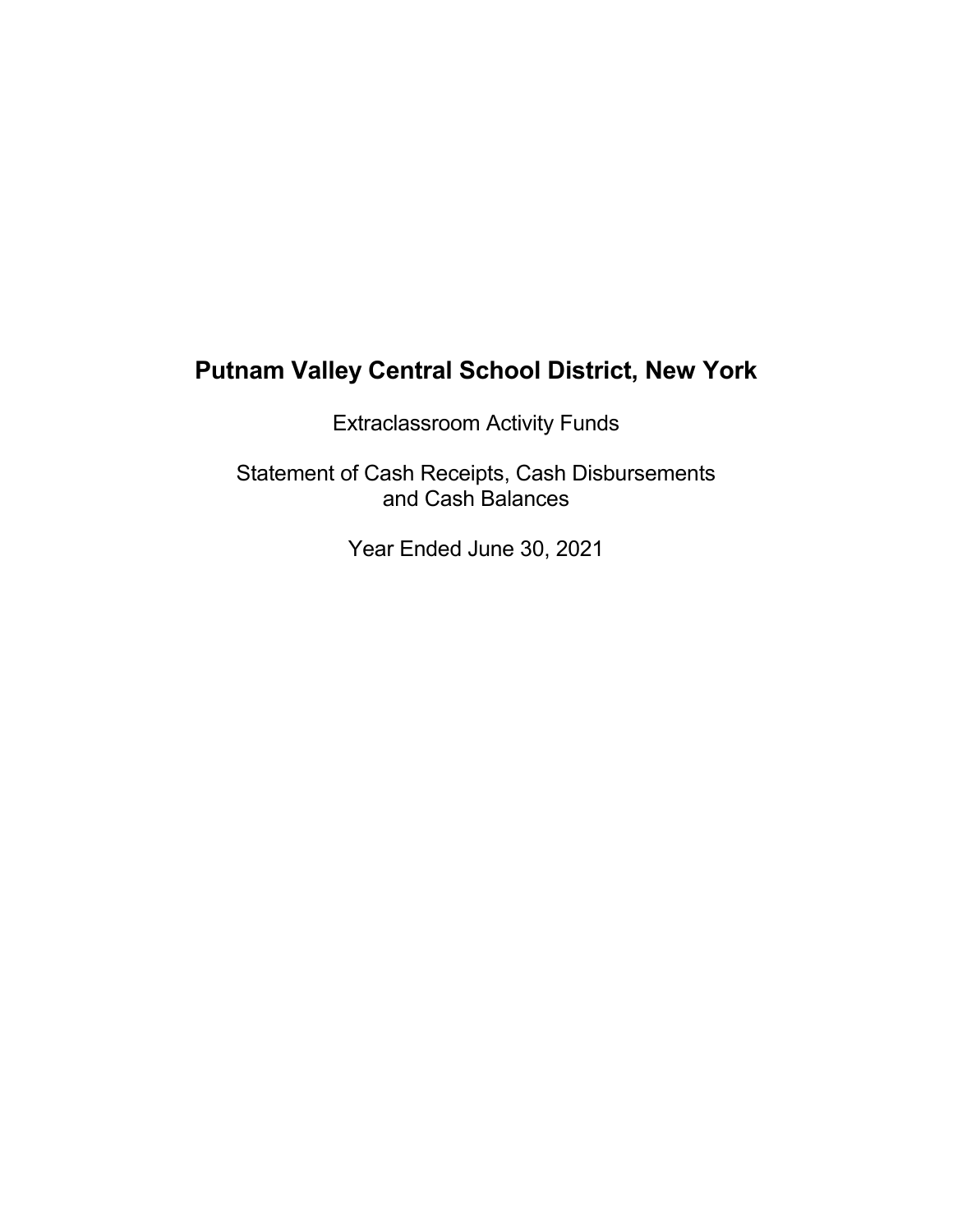

#### **Independent Auditors' Report**

## **The Board of Education of the Putnam Valley Central School District, New York**

#### **Report on the Financial Statements**

We have audited the accompanying statement of cash receipts, cash disbursements and cash balances of the Extraclassroom Activity Funds of the Putnam Valley Central School District, New York, as of and for the year ended June 30, 2021, and the related note to the financial statement.

#### *Management's Responsibility for the Financial Statement*

Management is responsible for the preparation and fair presentation of this financial statement in accordance with the cash basis of accounting described in Note 1; this includes determining that the cash basis of accounting is an acceptable basis for the preparation of the financial statements in the circumstances. Management is also responsible for the design, implementation and maintenance of internal control relevant to the preparation and fair presentation of financial statements that are free from material misstatement, whether due to fraud or error.

#### *Auditors' Responsibility*

Our responsibility is to express an opinion on this financial statement based on our audit. We conducted our audit in accordance with auditing standards generally accepted in the United States of America. Those standards require that we plan and perform the audit to obtain reasonable assurance about whether the financial statement is free from material misstatement.

An audit involves performing procedures to obtain audit evidence about the amounts and disclosures in the financial statement. The procedures selected depend on the auditors' judgment, including the assessment of the risks of material misstatement of the financial statement, whether due to fraud or error. In making those risk assessments, the auditor considers internal control relevant to the entity's preparation and fair presentation of the financial statement in order to design audit procedures that are appropriate in the circumstances, but not for the purpose of expressing an opinion on the effectiveness of the entity's internal control. Accordingly, we express no such opinion. An audit also includes evaluating the appropriateness of accounting policies used and the reasonableness of significant accounting estimates made by management, as well as evaluating the overall presentation of the financial statement.

We believe that the audit evidence we have obtained is sufficient and appropriate to provide a basis for our qualified audit opinion.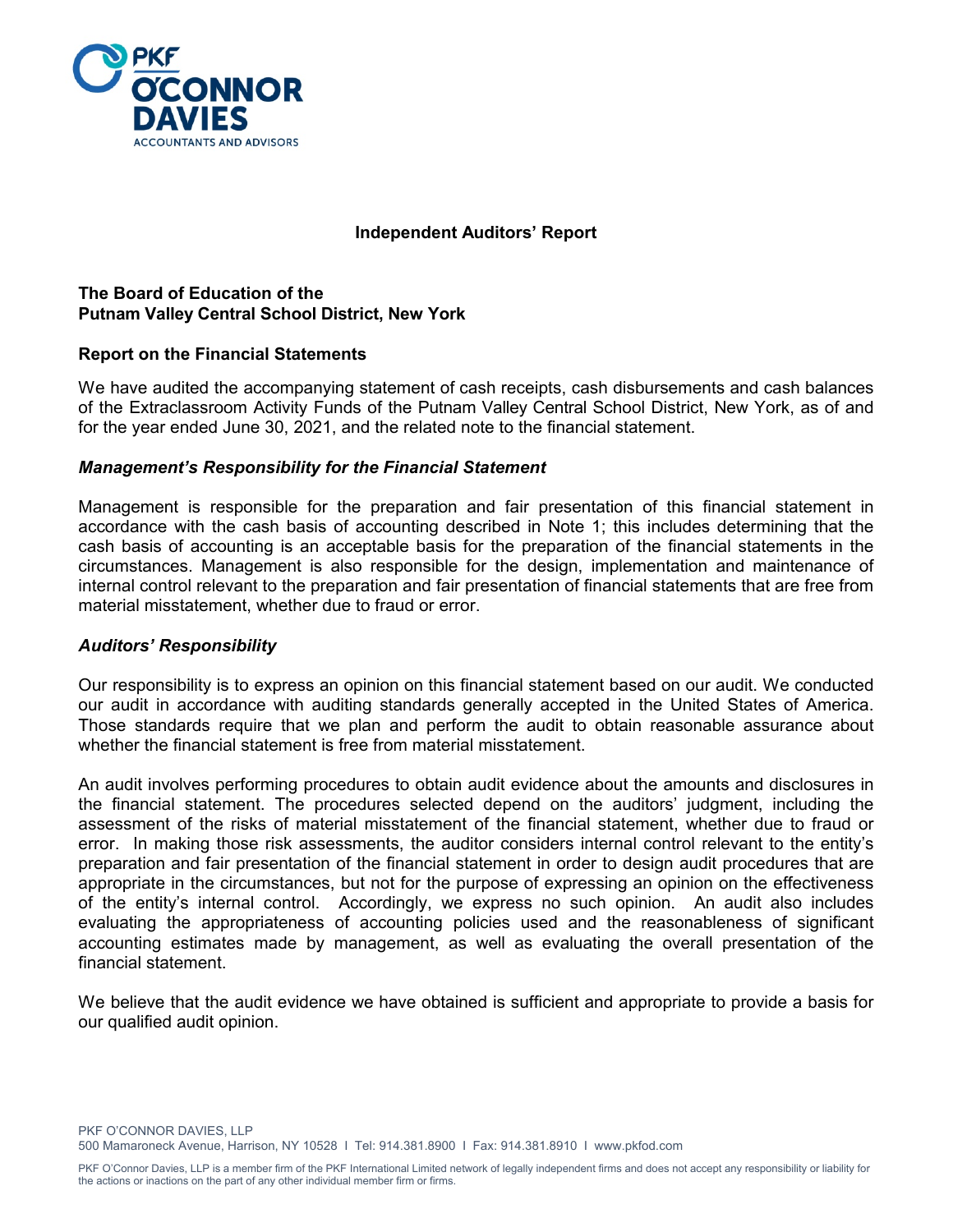#### *Basis for Qualified Opinion*

Controls over cash receipts during the time period between when receipts are first received by student club members and when such receipts are given to School District personnel for initial entry in the accounting records are not sufficient to enable us to extend our audit procedures beyond the receipts recorded. Accordingly, we were unable to form an opinion with respect to the completeness of cash receipts.

#### *Qualified Opinion*

In our opinion, except for the possible effects of the matter discussed in the "Basis for Qualified Opinion" paragraph, the financial statement referred to in the first paragraph presents fairly, in all material respects, the cash receipts, cash disbursements and cash balances of the Extraclassroom Activity Funds of the Putnam Valley Central School District, New York as of June 30, 2021 and for the year then ended, in accordance with the basis of accounting as described in Note 1.

#### *Basis of Accounting*

We draw attention to Note 1 to the financial statement, which describes the basis of accounting. The financial statement was prepared on the cash basis of accounting, which is a basis of accounting other than accounting principles generally accepted in the United States of America. Our opinion is not modified with respect to this matter.

#### **Restriction on Use**

This report is intended solely for the information and use of the Board of Education, the State Education Department and management and is not intended to be and should not be used by anyone other than these specified parties.

PKF O'Connor Davies, LLP

**PKF O'Connor Davies, LLP** Harrison, New York September 7, 2021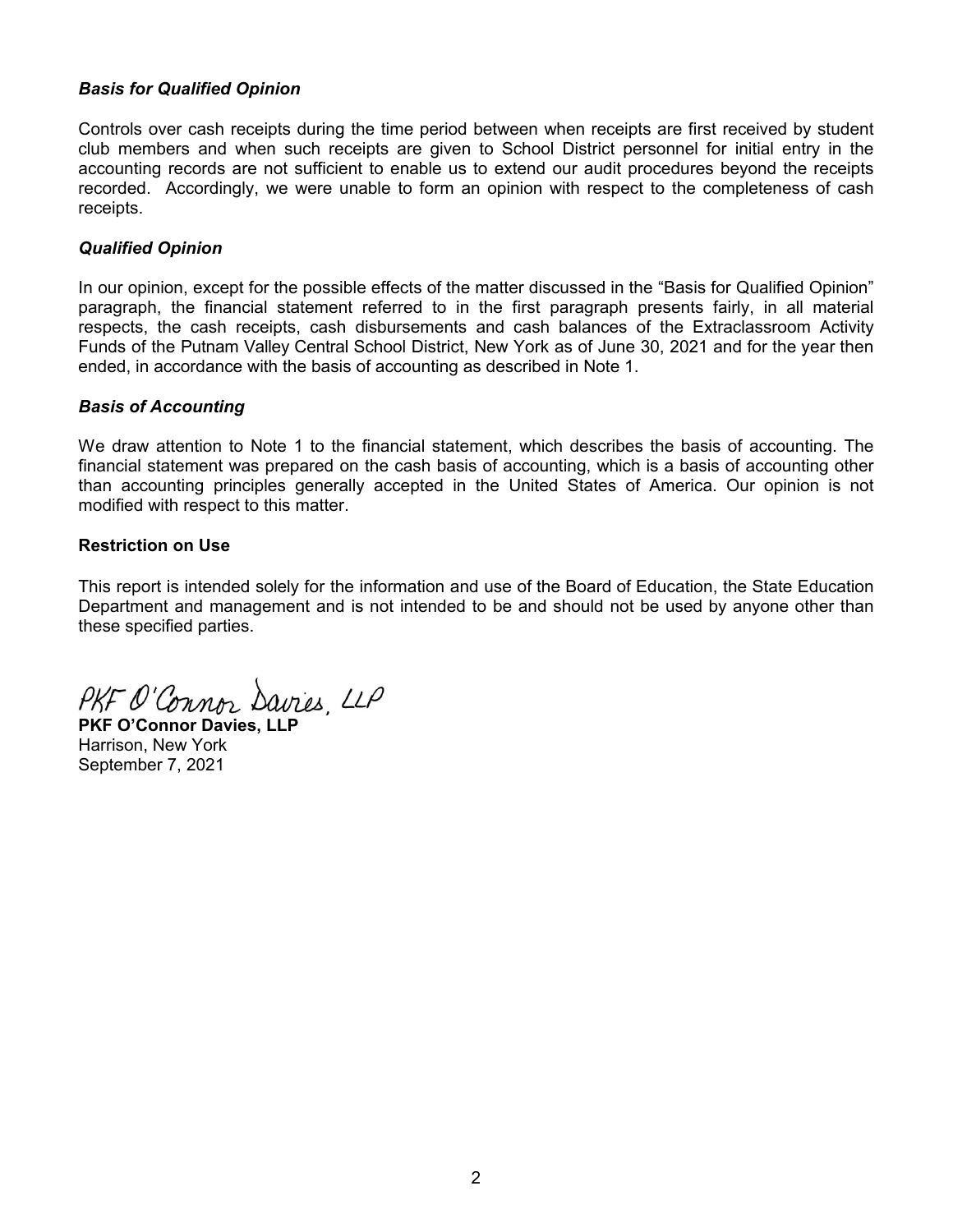## **Putnam Valley Central School District, New York**

#### Extraclassroom Activity Funds Statement of Cash Receipts, Cash Disbursements and Cash Balances Year Ended June 30, 2021

|                              | Cash<br><b>Balances</b><br><b>Beginning</b><br>Receipts |    | Disburse-<br>ments |    | Cash<br><b>Balances</b><br>Ending |    |        |
|------------------------------|---------------------------------------------------------|----|--------------------|----|-----------------------------------|----|--------|
| <b>MIDDLE SCHOOL</b>         |                                                         |    |                    |    |                                   |    |        |
| 7th Grade                    | \$<br>4,788                                             | \$ |                    | \$ |                                   | \$ | 4,788  |
| 8th Grade                    | 11,071                                                  |    | 500                |    | 1,820                             |    | 9,751  |
| Art Club                     | 2,568                                                   |    | 195                |    |                                   |    | 2,763  |
| Drama Club                   | 2,201                                                   |    | 4,136              |    | 850                               |    | 5,487  |
| Go Green                     | 673                                                     |    |                    |    |                                   |    | 673    |
| Ivoice                       | 318                                                     |    |                    |    |                                   |    | 318    |
| <b>Student Council</b>       | 4,322                                                   |    | 3                  |    | 173                               |    | 4,152  |
| <b>Student Government</b>    | 3,484                                                   |    |                    |    | 34                                |    | 3,450  |
| Yearbook                     | 5,261                                                   |    | 1,960              |    |                                   |    | 7,221  |
| <b>Total Middle School</b>   | 34,686                                                  |    | 6,794              |    | 2,877                             |    | 38,603 |
| <b>HIGH SCHOOL</b>           |                                                         |    |                    |    |                                   |    |        |
| Art Club                     | 1,689                                                   |    |                    |    | 445                               |    | 1,244  |
| Class of 2021                | 3,012                                                   |    | 25,396             |    | 23,795                            |    | 4,613  |
| Class of 2022                | 3,700                                                   |    | 2,529              |    |                                   |    | 6,229  |
| Class of 2023                | 703                                                     |    | 6,065              |    | 3,264                             |    | 3,504  |
| Class of 2024                |                                                         |    | 2,287              |    |                                   |    | 2,287  |
| <b>Environmental Club</b>    | 960                                                     |    | 682                |    | 1,074                             |    | 568    |
| <b>GSA</b>                   | 194                                                     |    |                    |    |                                   |    | 194    |
| <b>History Club</b>          | 587                                                     |    |                    |    | 83                                |    | 504    |
| Interact                     |                                                         |    | 1                  |    |                                   |    | 1      |
| Literary Magazine            | 349                                                     |    |                    |    |                                   |    | 349    |
| Make A Difference            | 5,709                                                   |    |                    |    | 5,709                             |    |        |
| Model UN                     | 20                                                      |    |                    |    |                                   |    | 20     |
| Newspaper Club               | 55                                                      |    |                    |    | 55                                |    |        |
| <b>Robotics Club</b>         | 294                                                     |    |                    |    | 294                               |    |        |
| <b>SADD</b>                  | 1,679                                                   |    |                    |    |                                   |    | 1,679  |
| <b>Stage Crew</b>            | 123                                                     |    |                    |    |                                   |    | 123    |
| <b>Student Government</b>    | 2,028                                                   |    | 8,515              |    | 2,870                             |    | 7,673  |
| TempoMental                  | 43                                                      |    |                    |    |                                   |    | 43     |
| <b>Theatre Works</b>         | 18,601                                                  |    | 1,555              |    | 6,608                             |    | 13,548 |
| <b>Video Production Club</b> | 4,780                                                   |    |                    |    | 200                               |    | 4,580  |
| World Lang/Foreign Lang.     | 616                                                     |    | 225                |    | 343                               |    | 498    |
| Wrestling                    | 1,175                                                   |    |                    |    | 895                               |    | 280    |
| Yearbook                     | 6,555                                                   |    | 3,333              |    | 6,384                             |    | 3,504  |
| <b>Total High School</b>     | 52,872                                                  |    | 50,588             |    | 52,019                            |    | 51,441 |
| <b>Total All Schools</b>     | \$<br>87,558                                            | \$ | 57,382             | \$ | 54,896                            |    | 90,044 |

The accompanying note is an integral part of the financial statement.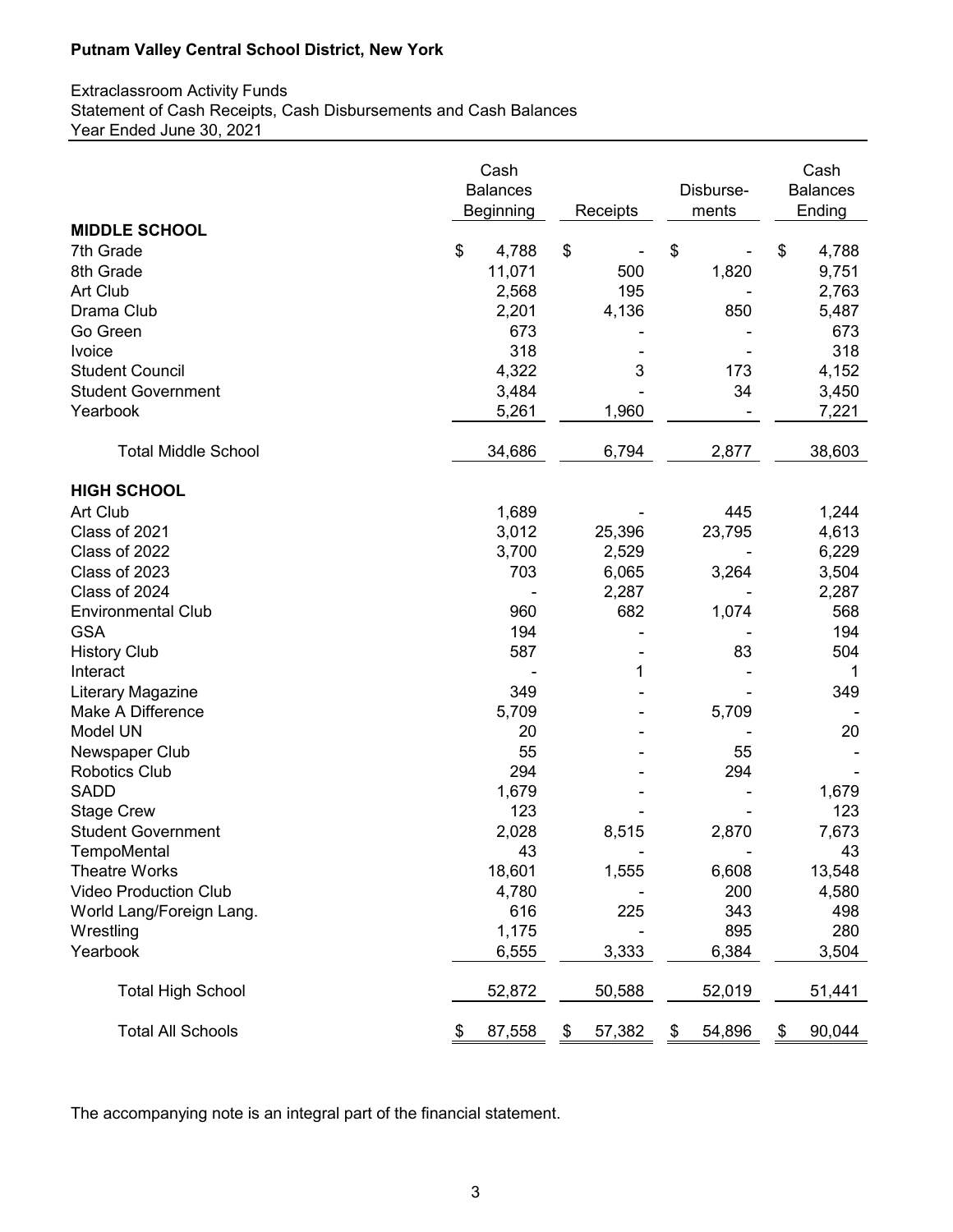Extraclassroom Activity Funds Note to Financial Statement June 30, 2021

## **Note 1 - Summary of Significant Accounting Policies**

The transactions of the Extraclassroom Activity Funds are considered part of the reporting entity of the Putnam Valley Central School District, New York ("School District"). These funds are reflected in the financial statements of the School District within the Special Purpose Fund.

## **A. Basis of Accounting**

These financial statements were prepared on the basis of cash receipts and cash disbursements in conformity with the accounting principles prescribed by the New York State Department of Education, which is a comprehensive basis of accounting other than generally accepted accounting principles. Under this basis of accounting, revenues are recognized when cash is received and expenditures are recognized when cash is disbursed.

#### **B. Cash and Equivalents, Investments and Risk Disclosure**

**Cash and equivalents** Cash and equivalents consist of funds deposited in demand deposit accounts, time deposit accounts and short-term investments with original maturities of less than three months from date of acquisition.

The Extraclassroom Activity Fund's deposits and investment policies follow the School District's policies. The School District's deposits and investment policies are governed by State statutes. The School District has adopted its own written investment policy which provides for the deposit of funds in FDIC insured commercial banks or trust companies located within the State. The School District is authorized to use demand deposit accounts, time deposit accounts and certificates of deposit.

Collateral is required for demand deposit accounts, time deposit accounts and certificates of deposit at 100% of all deposits not covered by Federal deposit insurance. The School District has entered into custodial agreements with the various banks which hold their deposits. These agreements authorize the obligations that may be pledged as collateral. Such obligations include, among other instruments, obligations of the United States and its agencies and obligations of the State and its municipal and school district subdivisions.

**Investments** - Permissible investments include obligations of the U.S. Treasury, U.S. Agencies, repurchase agreements and obligations of New York State or its political subdivisions.

The School District follows the provisions of Governmental Accounting Standards Board ("GASB") Statement No. 72, *"Fair Value Measurement and Application",* which defines fair value and establishes a fair value hierarchy organized into three levels based upon the input assumptions used in pricing assets. Level 1 inputs have the highest reliability and are related to assets with unadjusted quoted prices in active markets. Level 2 inputs relate to assets with other than quoted prices in active markets which may include quoted prices for similar assets or liabilities or other inputs which can be corroborated by observable market data. Level 3 inputs are unobservable inputs and are used to the extent that observable inputs do not exist.